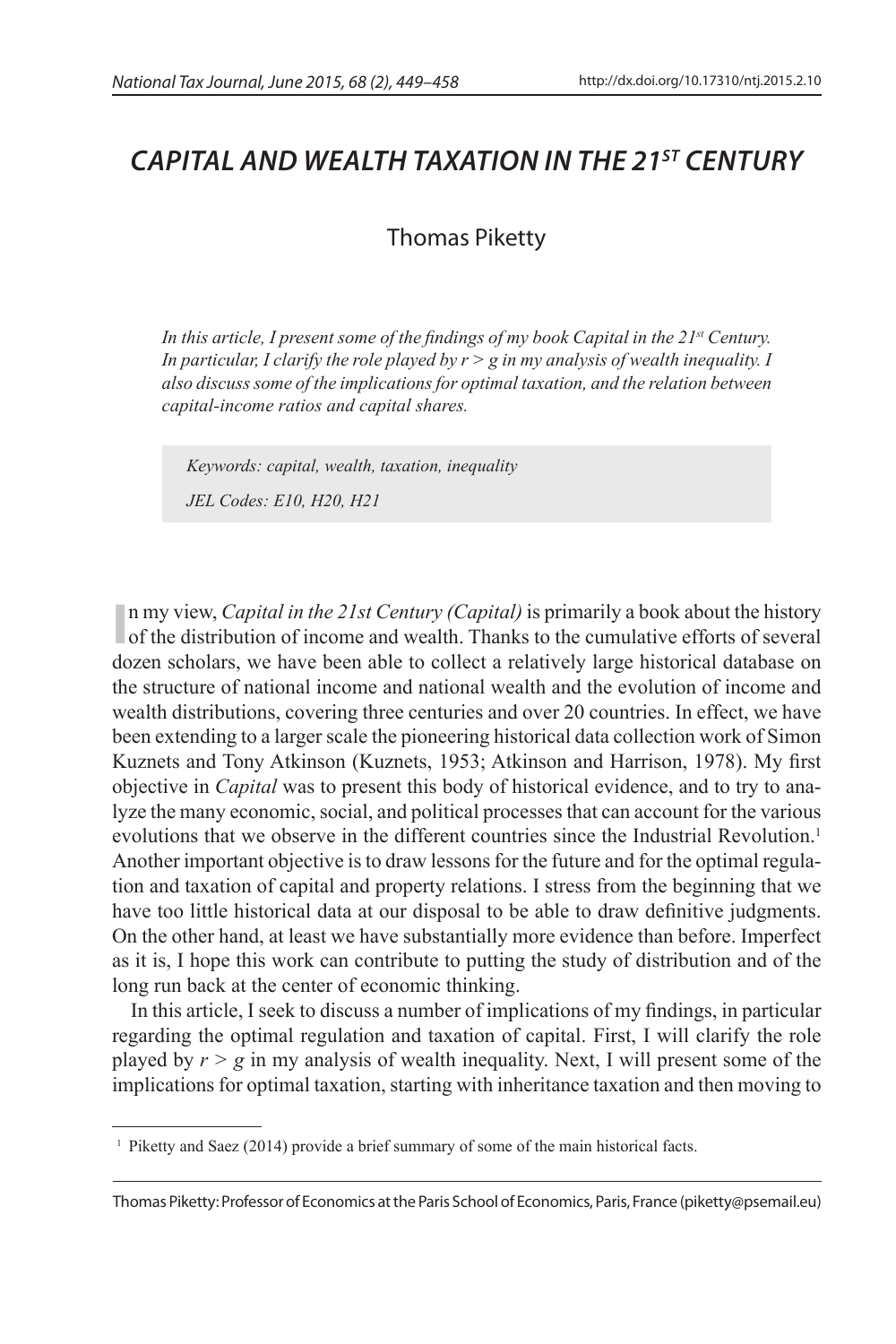annual taxation of wealth, capital income, and consumption. Finally, I will emphasize the need to develop a multi-sector approach to capital accumulation. This will lead me to stress the limits of capital taxation and the complementarity with other public policies aimed at regulating the accumulation and distribution of capital (such as land use and housing policies or intellectual property rights).

#### **I. WHAT** *r > g* **CAN AND CANNOT EXPLAIN**

In my analysis, the size of the gap between *r* and *g*, where *r* is the rate of return on capital and *g* the growth rate of the economy, is one of the important forces that can account for the historical magnitude of and variations in wealth inequality. In particular, it can contribute to explain why wealth inequality was so extreme and persistent in almost every society up until World War I (as discussed in *Capital*, Ch. 10).

That said, the way in which I perceive the relationship between  $r > g$  and inequality is often not well captured in the discussion that has surrounded my book. For example, I do not view  $r > g$  as the only or even the primary tool for considering changes in income and wealth in the  $20<sup>th</sup>$  century, or for forecasting the path of inequality in the 21st century. Institutional changes and political shocks — which to a large extent can be viewed as endogenous to the inequality and development process itself — played a major role in the past, and it will probably be the same in the future. In addition, I certainly do not believe that  $r > g$  is a useful tool for the discussion of rising inequality of labor income; other mechanisms and policies are much more relevant here, e.g., the supply and demand of skills and education. For instance, I point out in *Capital* (particularly Ch. 8–9) that the rise of top income shares in the United States over the 1980–2010 period is due for the most part to rising inequality of labor earnings, which can itself be explained by a mixture of three groups of factors: (1) rising inequality in access to skills and to higher education over this time period in the United States, an evolution which might have been exacerbated by rising tuition fees and insufficient public investment; (2) exploding top managerial compensation, itself probably stimulated by changing incentives and norms, and by large cuts in top tax rates (Piketty, 2014; Piketty, Saez and Stantcheva, 2014); and (3) changing labor market rules and bargaining power, in particular due to declining unions and a falling minimum wage in the United States.<sup>2</sup> In any case, whatever the relative weight one chooses to attribute to each factor, it is obvious that this rise in labor income inequality in recent decades has little to do with  $r-g$ .

#### **II.** *r > g* **AND THE AMPLIFICATION OF WEALTH INEQUALITY**

I now clarify the role played by *r > g* in my analysis of the long-run level of wealth inequality. Specifically, a larger positive  $r - g$  gap will tend to greatly amplify the steady-state inequality of a wealth distribution that arises out of a given mixture of shocks (including labor income shocks).

<sup>2</sup> See Figure 9.1 of Piketty (2014, p. 309).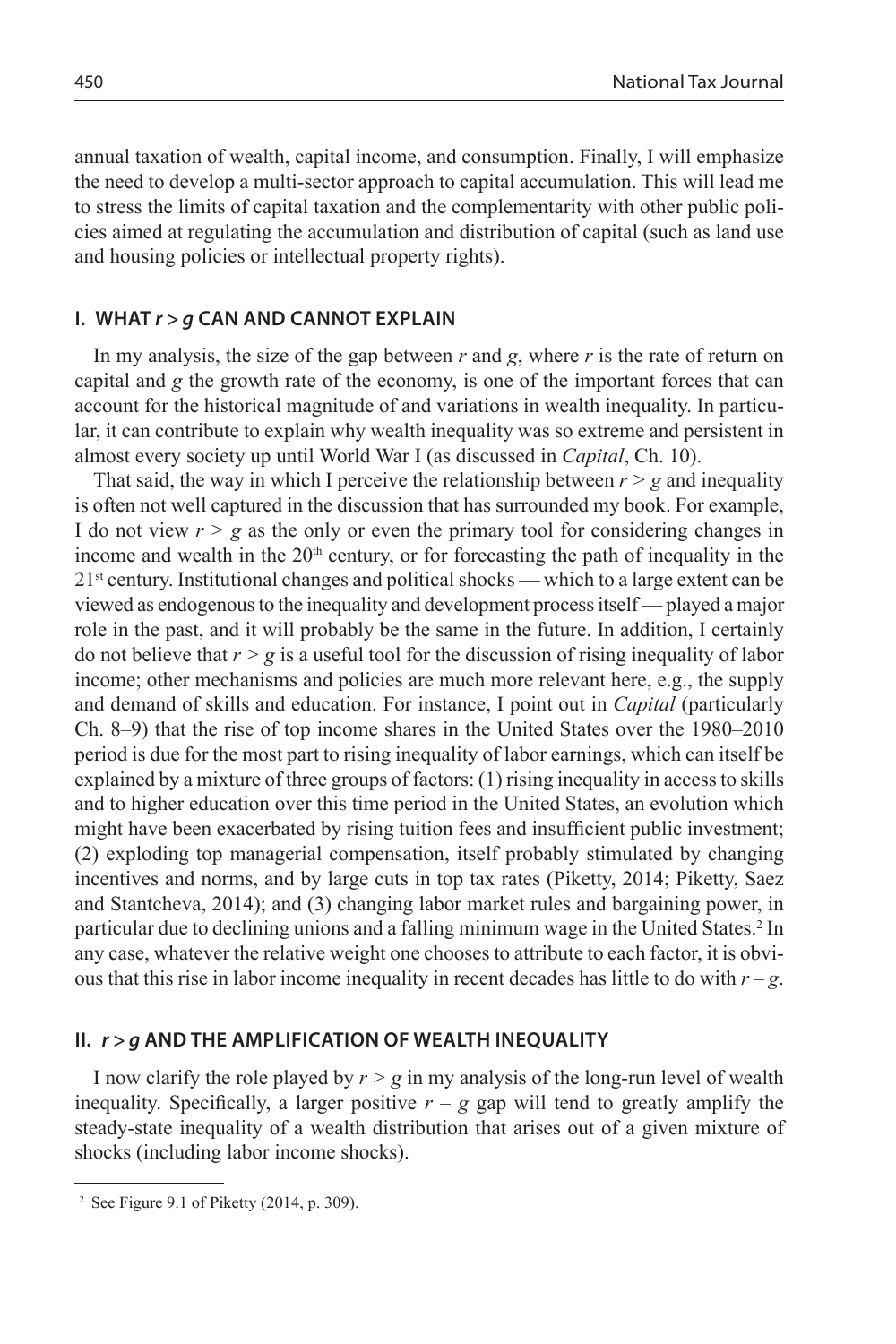Let me first say very clearly that  $r > g$  is certainly not a problem in itself. Indeed, the inequality  $r > g$  holds true in the steady-state equilibrium of the most common economic models, including representative-agent models where each individual owns an equal share of the capital stock. For instance, in the standard dynastic model where each individual behaves as an infinitely-lived family, the steady-state rate of return is well known to be given by the modified "golden rule"  $r = \theta + \gamma \times g$  (where  $\theta$  is the rate of time preference and  $\gamma$  is the curvature of the utility function). For example, if  $\theta = 3$ percent,  $\gamma = 2$ , and  $g = 1$  percent, then  $r = 5$  percent. In this framework, the inequality  $r > g$  always holds true, and does not entail any implication about wealth inequality.

In a representative-agent framework, what  $r > g$  means is simply that in steady-state each family only needs to reinvest a fraction *g*/*r* of its capital income in order to ensure that its capital stock will grow at the same rate *g* as the size of the economy, and the family can then consume a fraction  $1-g/r$ . For example, if  $r = 5$  percent and  $g = 1$  percent, then each family will reinvest 20 percent of its capital income and can consume 80 percent. This tells us nothing at all about inequality: this is simply saying that capital ownership allows one to reach higher consumption levels — which is really the very least one can ask from capital ownership.<sup>3</sup>

So what is the relationship between  $r - g$  and wealth inequality? To answer this question, one needs to introduce extra ingredients into the basic model, so that inequality arises in the first place.<sup>4</sup> In the real world, many shocks to the wealth trajectories of families can contribute to making the wealth distribution highly unequal; indeed, in every country and time period for which we have data, wealth distribution within each age group is substantially more unequal than income distribution, which is difficult to explain with standard life-cycle models of wealth accumulation. There are demographic shocks: some families have many children and have to split inheritances in many pieces, some have few; some parents die late, some die soon, and so on. There are also shocks to rates of return: some families make good investments, others go bankrupt. There are shocks to labor market outcomes: some earn high wages, others do not. There are differences in taste parameters that affect the level of saving: some families consume more than a fraction  $1 - g/r$  of their capital income, and might even consume the full capital value; others might reinvest more than a fraction *g*/*r* and have a strong taste for leaving bequests and perpetuating large fortunes.

<sup>&</sup>lt;sup>3</sup> The inequality  $r < g$  would correspond to a situation that economists often refer to as "dynamic inefficiency." In effect, one would need to invest more than the return to capital in order to ensure that one's capital stock keeps rising as fast as the size of the economy. This corresponds to a situation of excessive capital accumulation.

<sup>4</sup> In the dynastic model with no shocks, there is no force generating inequality out of equality (or equality out of inequality), so any initial level of wealth inequality (including full equality) can be self-sustaining, as long as the modified golden rule is satisfied. Note however that the magnitude of the gap  $r - g$  has an impact on the steady-state inequality of consumption and welfare: if  $r - g$  is small, then high-wealth dynasties need to reinvest a large fraction of their capital income, so that they do not consume much more than low wealth dynasties.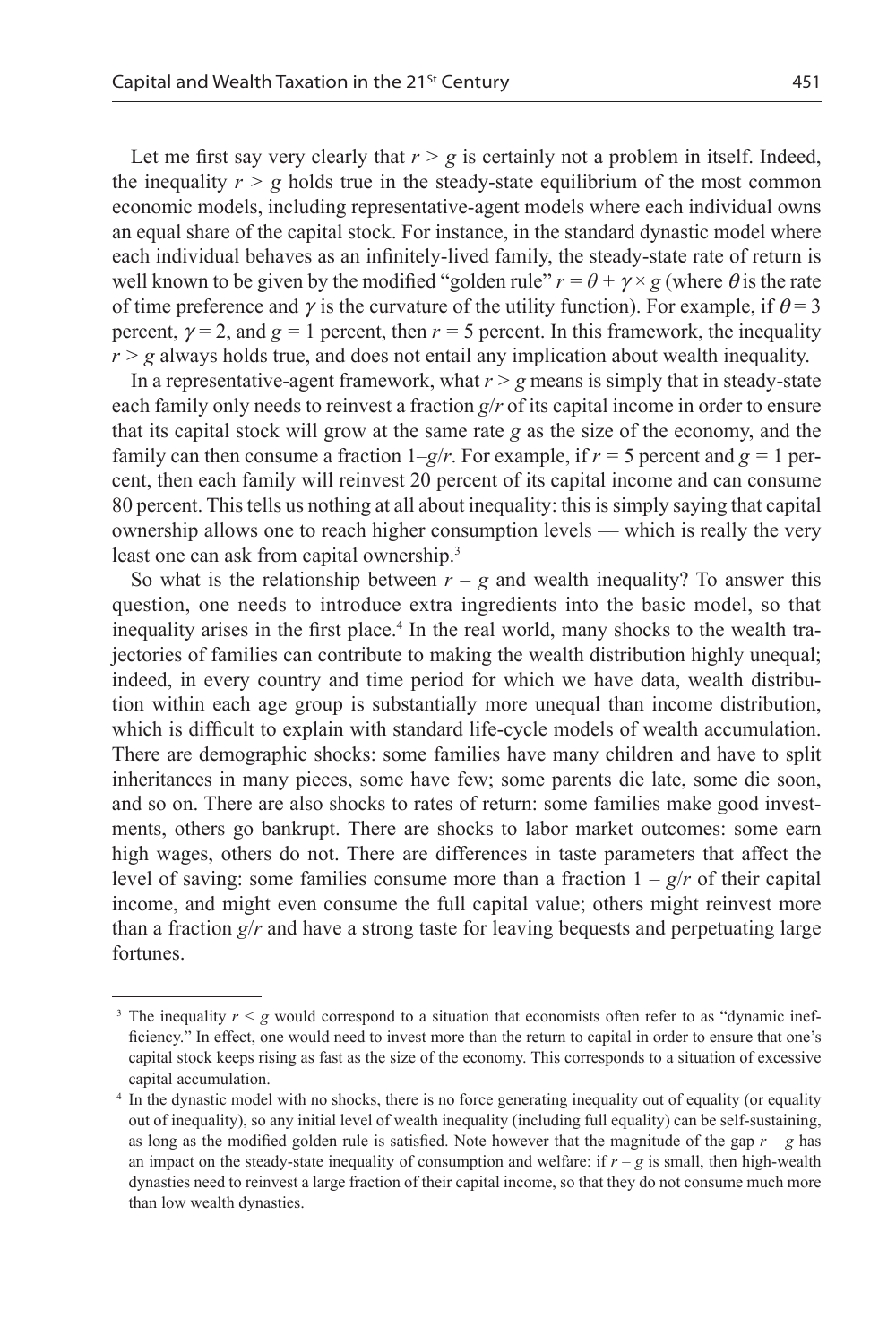A central property of this large class of models is that for a given structure of shocks, the long-run magnitude of wealth inequality will tend to be magnified if the gap  $r - g$ is higher. In other words, wealth inequality will converge towards a finite level. The shocks will ensure that there is always some degree of downward and upward wealth mobility, so that wealth inequality remains bounded in the long run. But this finite inequality level will be a steeply rising function of the gap  $r - g$ . Intuitively, a higher gap between *r* and *g* works as an amplifier mechanism for wealth inequality, for a given variance of other shocks. To put it differently: a higher gap between *r* and *g* allows one to sustain a level of wealth inequality that is higher and more persistent over time (i.e., a larger gap  $r-g$  leads both to higher inequality and lower mobility). Technically, one can indeed show that if shocks take a multiplicative form, then the inequality of wealth converges toward a distribution that has a Pareto shape for top wealth holders (which is approximately the form that we observe in real world distributions, and which corresponds to relatively fat upper tails and a large concentration of wealth at the very top), and that the inverted Pareto coefficient (an indicator of top end inequality) is a steeply rising function of the gap  $r - g$ . The logic behind this well-known theoretical result (which was established by many authors using various structures of demographic and economic shocks (e.g., Stiglitz, 1969)) and this "inequality amplification" impact of *r – g* is presented in Chapter 10 of *Capital*. 5

The important point is that in this class of models, relatively small changes in  $r - g$ can generate large changes in steady-state wealth inequality. For example, simple simulations of the model with binomial taste shocks show that going from  $r - g = 2$ percent to  $r - g = 3$  percent is sufficient to move the inverted Pareto coefficient from  $b = 2.28$  to  $b = 3.25$ . Taken literally, this corresponds to a shift from an economy with moderate wealth inequality — say, with a top 1 percent wealth share around 20–30 percent, such as present-day Europe or the United States — to an economy with very high wealth inequality with a top 1 percent wealth share around 50–60 percent, such as pre-World War I Europe.6

Available micro-level evidence on wealth dynamics confirm that the high gap between *r* and *g* is one of the central reasons why wealth concentration was so high during the  $18<sup>th</sup> - 19<sup>th</sup>$  centuries and up until World War I (Piketty, 2014, Ch.10; Piketty, Postel-Vinay, and Rosenthal, 2006, 2014). During the  $20<sup>th</sup>$  century, a very unusual combination of events transformed the relation between  $r$  and  $g$ : (1) large capital shocks during the 1914–1945 period, including destruction, nationalization, and inflation; (2) high growth during the reconstruction period and demographic transition; and (3) increased

<sup>&</sup>lt;sup>5</sup> For detailed references to this literature on dynamic wealth accumulation models with random shocks, refer to the online appendix to chapter 10 available at piketty.pse.ens.fr/capital21c. Piketty and Zucman (2015, Section 5.4) also provide information on these models.

 $6$  In the special case with binomial saving taste shocks with probability  $p$ , one can easily show that the inverted Pareto coefficient is given by  $b = \log(1/p)/\log(1/\omega)$ , with  $\omega = s e^{(r-g)H}$  (*s* is the average saving taste and *H* is generation length); see Piketty and Zucman (2015). Atkinson, Piketty, and Saez (2011) provide evidence on the long-run evolution of Pareto coefficients.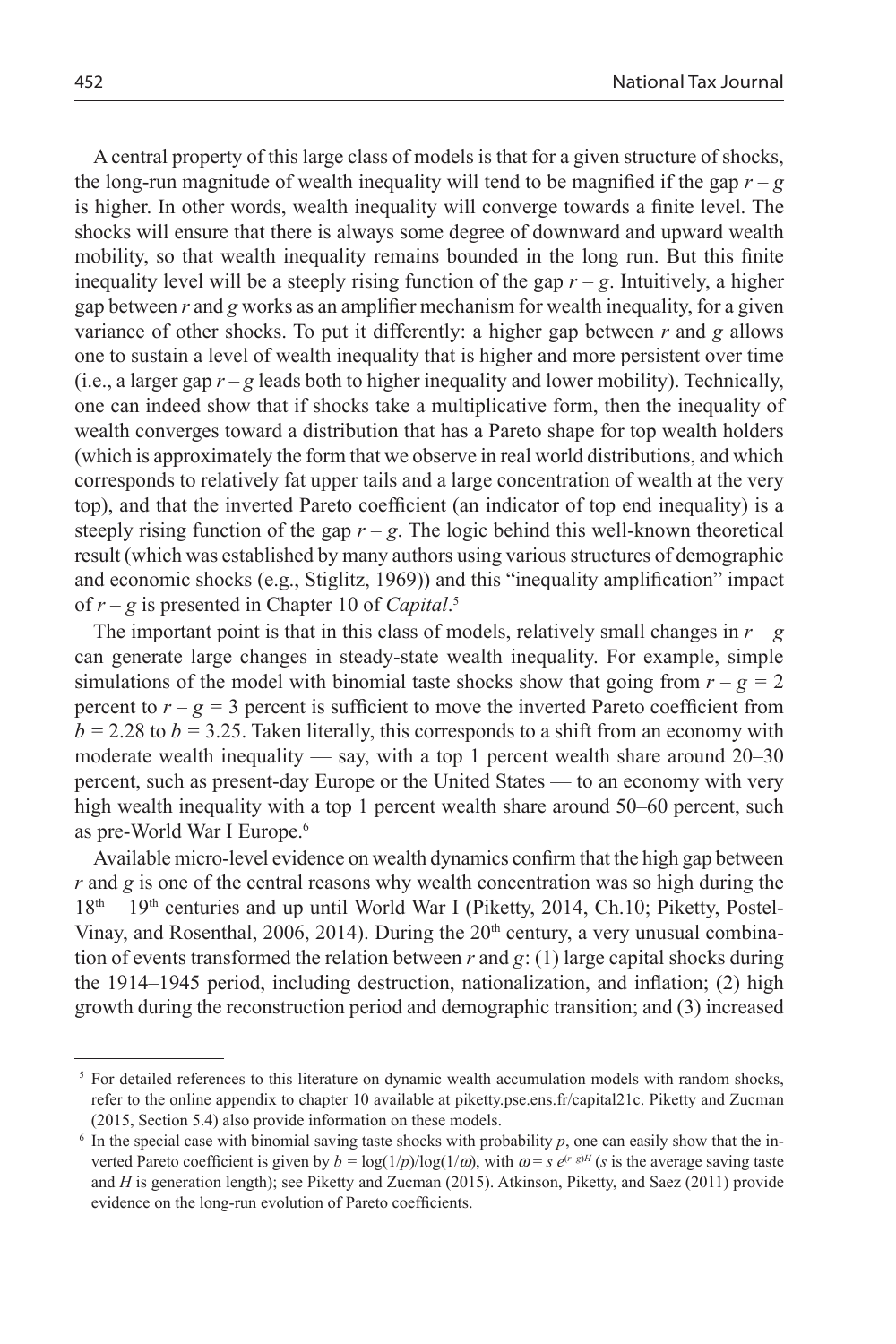bargaining power for organized labor. In the future, several forces might push toward a higher  $r - g$  gap (particularly the slowdown of population growth and rising global competition to attract capital) and higher wealth inequality. But ultimately which forces prevail is relatively uncertain. In particular, this depends on the institutions and policies that will be adopted in many different areas.

As is rightly pointed out by DeLong (2015), it should also be noted that the impact of the slowdown in growth on the gap  $r - g$  is fundamentally ambiguous. In the benchmark dynastic model outlined above (which might not be particularly plausible), it all depends on the value of curvature of the utility function (smaller or larger than one). More generally, this will depend on the structure of intertemporal preferences and saving motives, as well as on the parameters of the production technology (in particular the elasticity of substitution between capital and labor). In multi-sector models of capital accumulation, which as I argue below are far more realistic, almost anything can happen, depending in particular on the specific rules, relative prices, institutions, and changing bargaining power of the various social groups in the relevant sectors.

In *Capital*, I also emphasize the fact that the measurement of capital income is biased in different ways in high-growth and low-growth societies. That is, high growth periods arguably require more entrepreneurial labor in order to constantly reallocate capital and benefit from higher returns (in other words, measured rates of return must be corrected downward in order to take into account mismeasured labor input in high-growth societies, particularly in reconstruction periods). Conversely, measured rates of returns might be closer to pure returns in low-growth societies (where it is relatively easier to be a rentier, since capital reallocation requires less attention). In my view, this is one of the main reasons why low-growth societies are likely to be characterized by a higher gap between *r* and *g* (where *r* is the pure rate of return to capital, i.e., after deduction for formal and informal portfolio management costs and related entrepreneurial labor).7 This is certainly an issue that deserves additional research in the future.

### **III. ON THE OPTIMAL PROGRESSIVE TAXATION OF INCOME, WEALTH, AND CONSUMPTION**

I now move to the issue of optimal taxation. The theory of capital taxation that I present in *Capital* is largely based upon joint work with Emmanuel Saez (Piketty and Saez, 2013a). In this paper, we develop a model where inequality is fundamentally two-dimensional; individuals differ both in their labor earning potential and in their inherited wealth. Because of the underlying structure of demographic, productivity, and taste shocks these two dimensions are never perfectly correlated. As a consequence, the optimal tax policy is also two-dimensional; it involves a progressive tax on labor income and a progressive tax on inherited wealth. Specifically, we show that the long-run optimal tax rates on labor income and inheritance depend on the distributional parameters,

<sup>7</sup> Indeed the historical estimates on pure rates of return that I present in my book are largely built upon this assumption, as discussed in Chapter 6.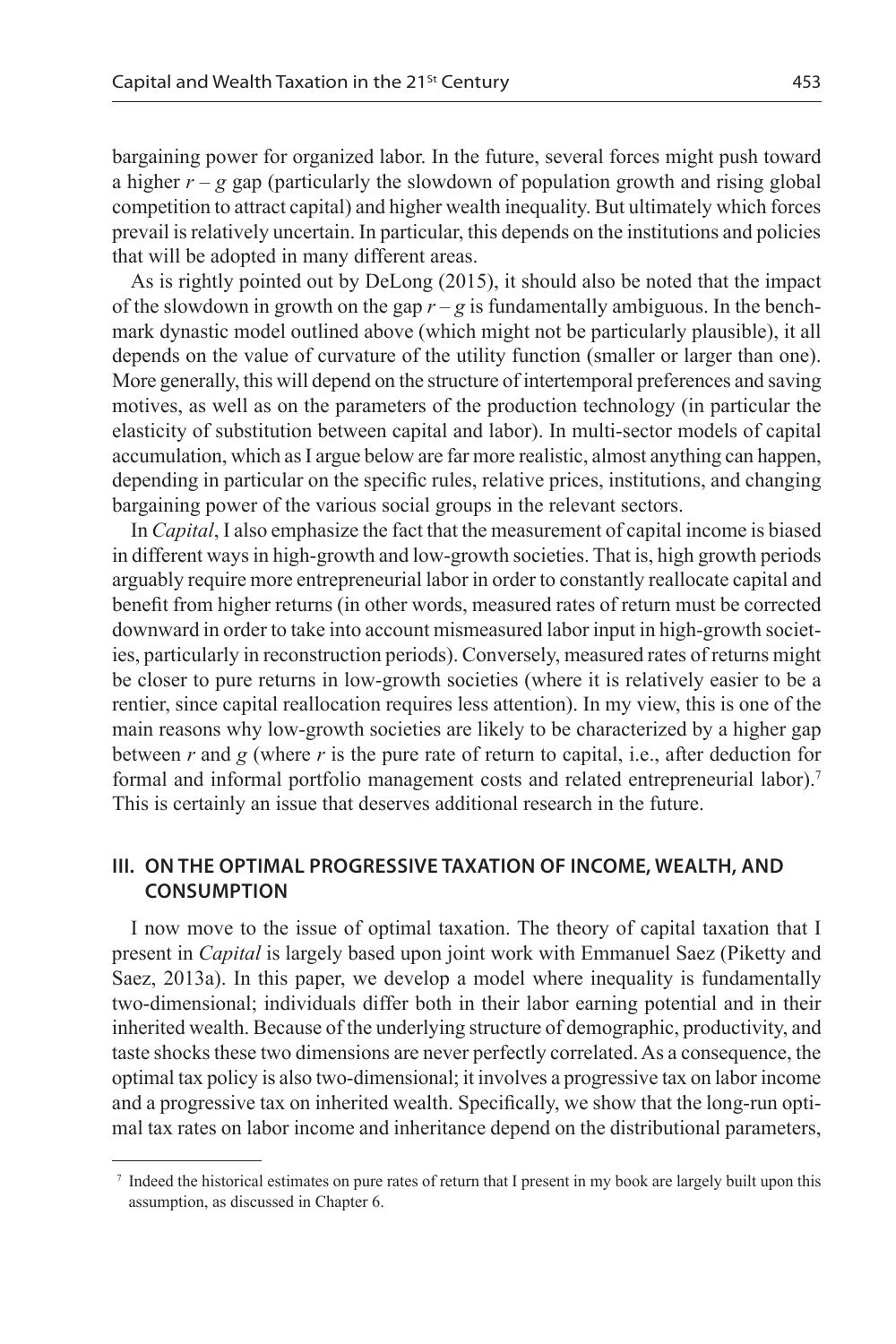the social welfare function, and the elasticities of labor earnings and capital bequests with respect to tax rates. The optimal tax rate on inheritance is always positive, except of course in the extreme case with an infinite elasticity of capital accumulation with respect to the net-of-tax rate of return (as posited implicitly in the benchmark dynastic model with an infinite horizon and no shocks). For realistic empirical values, we find that the optimal inheritance tax rate might be as high as 50–60 percent, or even higher for top bequests, in line with historical experience.<sup>8</sup>

In effect, what we do in this work is to extend the sufficient statistics approach to the study of capital taxation. The general idea behind this approach is to express optimal tax formulas in terms of estimable "sufficient statistics" including behavioral elasticities, distributional parameters, and social preferences for redistribution. These formulas are robust to the underlying primitives of the model and capture the key equity-efficiency trade-off in a transparent way. This approach has been fruitfully used in the analysis of optimal labor income taxation (Piketty and Saez, 2013b). We follow a similar route and show that the equity-efficiency trade-off logic also applies to the taxation of inheritance. This approach successfully brings together many of the existing scattered results from the literature.

In addition, if we introduce capital market imperfections into our basic inheritance tax model, then we find that one needs to supplement inheritance taxes with annual taxation of wealth and capital income. Intuitively, in the presence of idiosyncratic shocks to future rates of return, it is impossible to know the lifetime capitalized value of an asset at the time of inheritance, and it is optimal to split the tax burden between these different tax instruments. For instance, assume I received from my family an apartment in Paris worth  $100,000 \in \text{in } 1975$ . In order to compute the optimal inheritance tax rate, one would need to know the lifetime capitalized value of this asset. But of course, in 1975, nobody could have guessed that this asset would be worth millions of euros in 2015, or the annual income flows generated by this asset between 1975 and 2015. In such a model, one can show that it is optimal to use a combination of inheritance taxation and annual taxation of property values and capital income flows (Piketty and Saez, 2013a).

One difficulty, however, is that optimal tax formulas soon become relatively complicated and difficult to calibrate. In particular, the optimal split between annual taxes on the stock of wealth and annual taxes on capital income flows depends on the elasticity of rates of return with respect to taxation (i.e., the extent to which observed rates of return are sensitive to individual effort and portfolio decisions, as opposed to idiosyncratic, uninsurable shocks). Naturally, intertemporal substitution elasticities also play a role. Substantial additional research is necessary before we can provide a realistic, complete calibration of the optimal capital tax system (which involves a mixture of progressive taxes on inheritance, annual wealth holdings, and annual capital income flows).

In my book, I propose a simple rule-of-thumb to think about optimal annual tax rates on wealth and property. Namely, one should adapt the tax rates to the observed speed at

<sup>&</sup>lt;sup>8</sup> Note that the optimal inheritance tax rate can also be expressed as an increasing function of the gap  $r - g$ as shown in Piketty and Saez (2013a, Figures 1–2).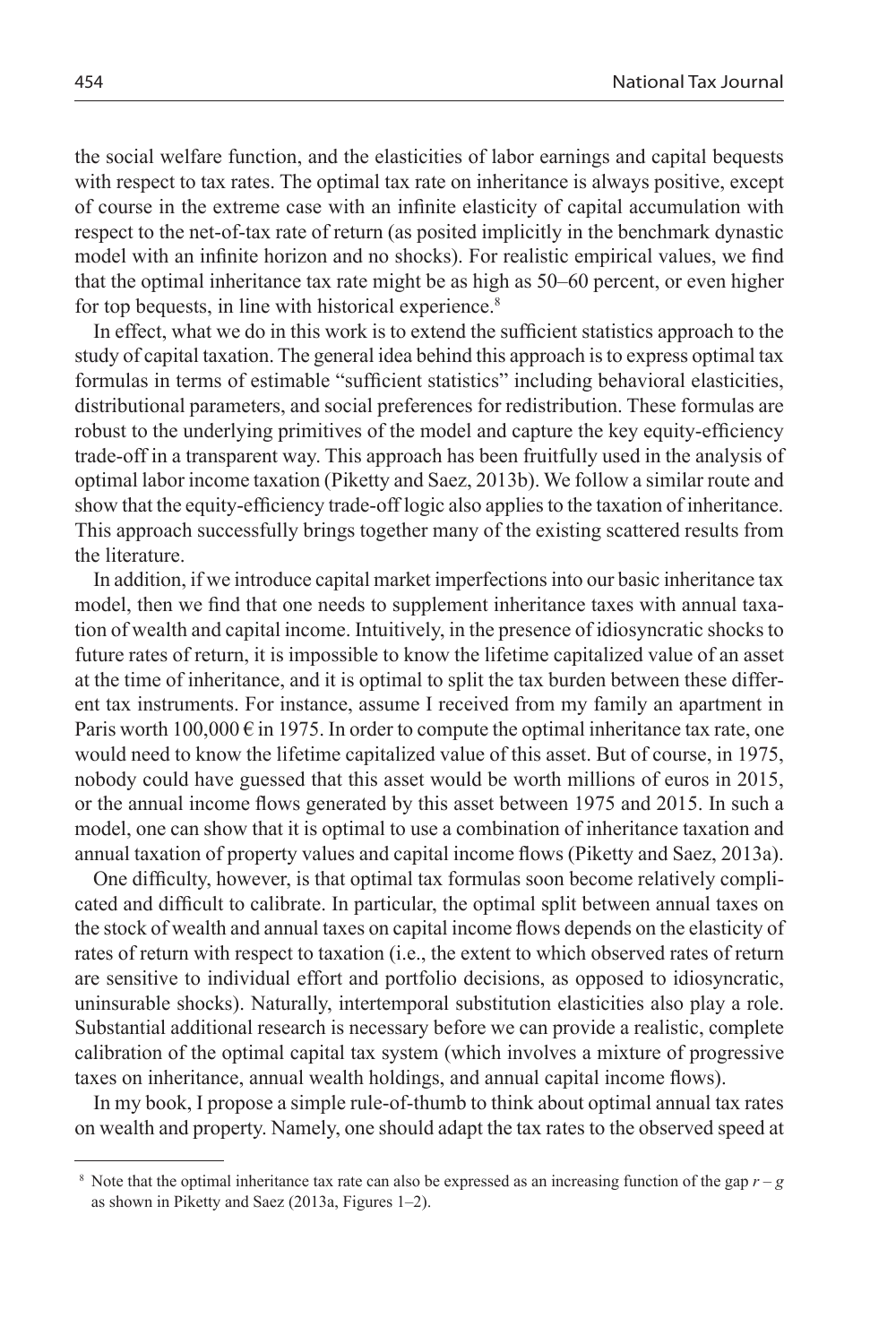which the different wealth groups are rising over time. For instance, if the wealth of top wealth holders is increasing at  $6-7$  percent per year in real terms (as compared to  $1-2$ percent per year for average wealth), as suggested by Forbes-type wealth rankings (as well as by recent research by Saez and Zucman, 2014), and if one aims to stabilize the level of wealth concentration, then one might need to apply top wealth tax rates as large as 5 percent per year, and possibly higher (Piketty, 2014, Ch.15 and Ch.12). Needless to say, the implications would be very different if the wealth of top wealth holders were rising at the same rate as average wealth. One of the main conclusions of my research is indeed that there is substantial uncertainty about how far income and wealth inequality might rise in the  $21<sup>st</sup>$  century, and that we need more financial transparency and better information about income and wealth dynamics, so that we can adapt our policies and institutions to a changing environment, and experiment with different levels of wealth tax progressivity. This might require better international fiscal coordination, which is difficult, but by no means impossible (Zucman, 2014).

An alternative to progressive taxation of inheritance and wealth is the progressive consumption tax (e.g., Gates, 2014; Hubbard, 2015). This is a highly imperfect substitute, however. First, meritocratic values imply that one might want to tax inherited wealth more than self-made wealth, which is impossible to do with a consumption tax alone. Also, and most importantly, the very notion of consumption is not very well defined for top wealth holders; personal consumption in the form of food or clothes is certain to be a tiny fraction for those with large fortunes, who usually spend most of their resources to purchase influence, prestige, and power. When the Koch brothers spend money on political campaigns, should this be counted as part of their consumption? When billionaires use their corporate jets, should this be included in consumption? A progressive tax on net wealth seems in my view more desirable than a progressive consumption tax, first because net wealth is easier to define, measure, and monitor than consumption, and also because it is a better indicator of the ability of wealthy taxpayers to pay taxes and to contribute to the common good (Piketty, 2014, Ch.15).

## **IV. CAPITAL-INCOME RATIOS VERSUS CAPiTAL SHAREs: TOWARDS A MULTI-SECTOR APPROACH**

One of the important findings from my research is that capital-income ratios  $\beta = K/Y$ and capital shares  $\alpha$  tend to move together in the long run, particularly in recent decades, where both have been rising. In the standard one-good model of capital accumulation with perfect competition, the only way to explain why  $\beta$  and  $\alpha$  move together is to assume that the capital-labor elasticity of substitution  $\sigma$  is somewhat larger than one — which could be interpreted as the rise of robots and other capital-intensive technologies.<sup>9</sup>

<sup>&</sup>lt;sup>9</sup> With  $Y = F(K, L) = [aK^{(\sigma-1)/\sigma} + (1 - a)L^{(\sigma-1)/\sigma}]^{\sigma/(\sigma-1)}$ , the marginal productivity of capital is given by  $r = F_k = a (Y/K)^{1/\sigma} = \alpha \beta^{-1/\sigma}$ , and the capital share is given by  $\alpha = r\beta = a\beta^{(\sigma-1)/\sigma}$  (Piketty and Zucman, 2014, 2015).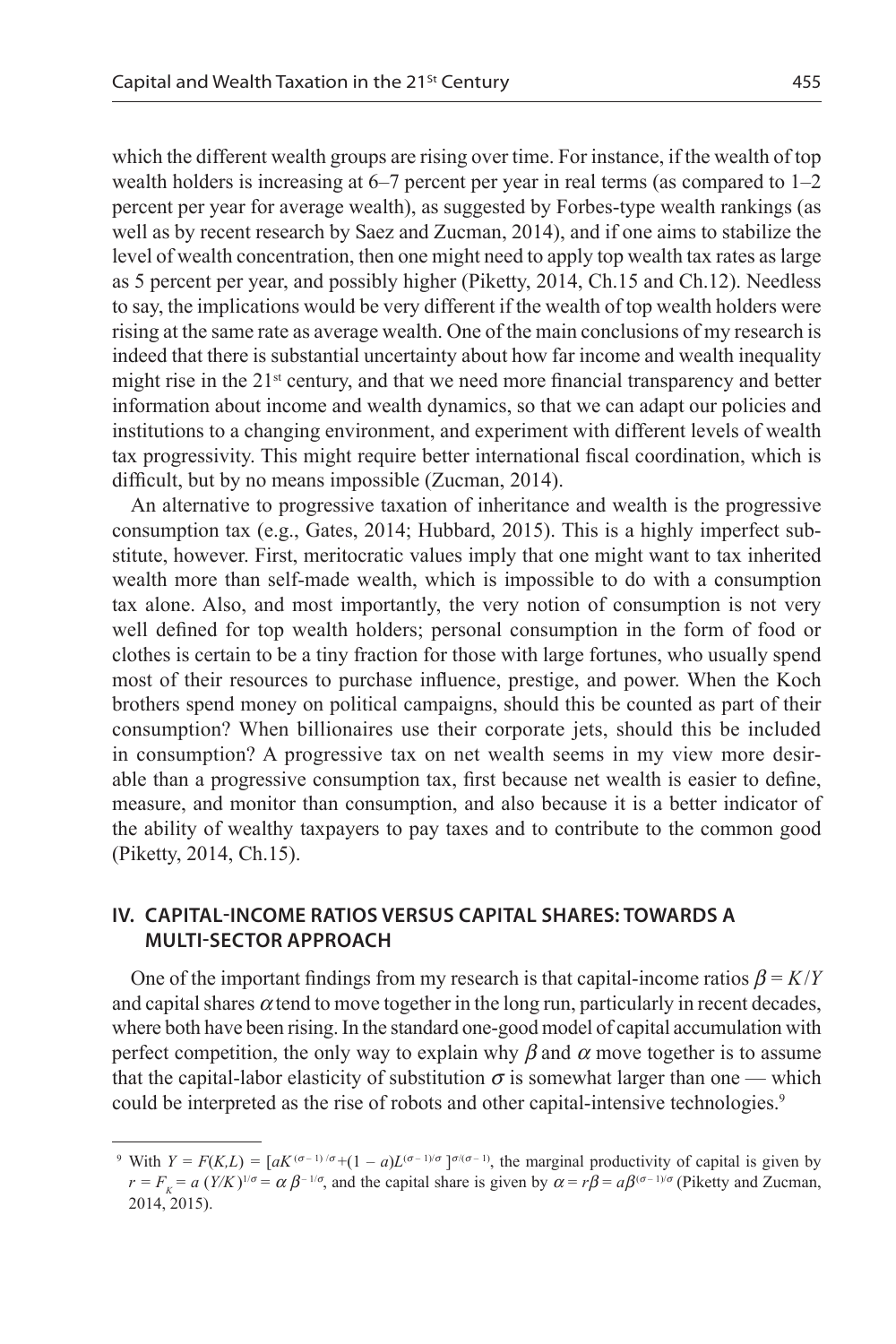Let me make clear, however, this is not my favored interpretation of the evidence. Maybe robots and high capital-labor substitution will be important in the future. But at this stage, the important capital-intensive sectors are more traditional sectors like real estate and energy. I believe that the right model to think about rising capital-income ratios and capital shares in recent decades is a multi-sector model of capital accumulation, with substantial movements in relative prices, and with important variations in bargaining power over time (Piketty, 2014, Chs. 3–6). Indeed, large upward or downward movements of real estate prices play an important role in the evolution of aggregate capital values during recent decades, as they did during the first half of the  $20<sup>th</sup>$  century. This can in turn be accounted for by a complex mixture of institutional and technological forces, including rent control policies and other rules regulating relations between owners and tenants, the transformation of economic geography, and the changing speed of technical progress in the transportation and construction industries relative to other sectors (Piketty, 2014, Chs. 3–6; Piketty and Zucman, 2014). In practice, intersectoral elasticities of substitution combining supply and demand forces can often be much higher than within-sector elasticities.<sup>10</sup>

More generally, one central reason why my book is relatively long is because I try to offer a detailed, multidimensional history of capital and its metamorphosis. Capital ownership takes many different historical forms, and each of them involves different forms of property relations, and social conflict, which must be analyzed as such. For example, I provide an analysis of slave capital in 19th century United States in Chapter 4 of *Capital* and in Chapter 5 of *Capital* I discuss the stakeholder German capitalism model, with large gaps between the social and market values of corporations. This multidimensional nature of capital creates substantial additional uncertainties regarding the future evolution of inequality, as illustrated by the examples of housing and oil prices. In my view, this reinforces the need for increased democratic transparency about income and wealth dynamics.

Finally, let me conclude by making clear that the historical and political approach to inequality, property relations, and institutions that I develop in my book should be viewed as exploratory and incomplete. In particular, I suspect that new social movements and political mobilizations will give rise to institutional change in the future, but I do not pursue this analysis much further. As I look back at my discussion of future policy proposals in the book, I may have devoted too much attention to progressive capital taxation and too little attention to a number of institutional evolutions that could prove equally important. Because capital is multidimensional and markets are imperfect, capital taxation needs to be supplemented with other asset-specific policies and regulations, including, for instance, land use and housing policies and intellectual property right laws. In particular, as argued by Stiglitz (2015), monopoly power and the regulation of intellectual property rights play an important role in the dynamics of private wealth accumulation. Given the central role played by changing real estate values and rent levels in the aggregate evolution of capital-income ratios and capital

<sup>10</sup> Karababounis and Neiman (2014) discuss the role played by the declining relative price of equipment.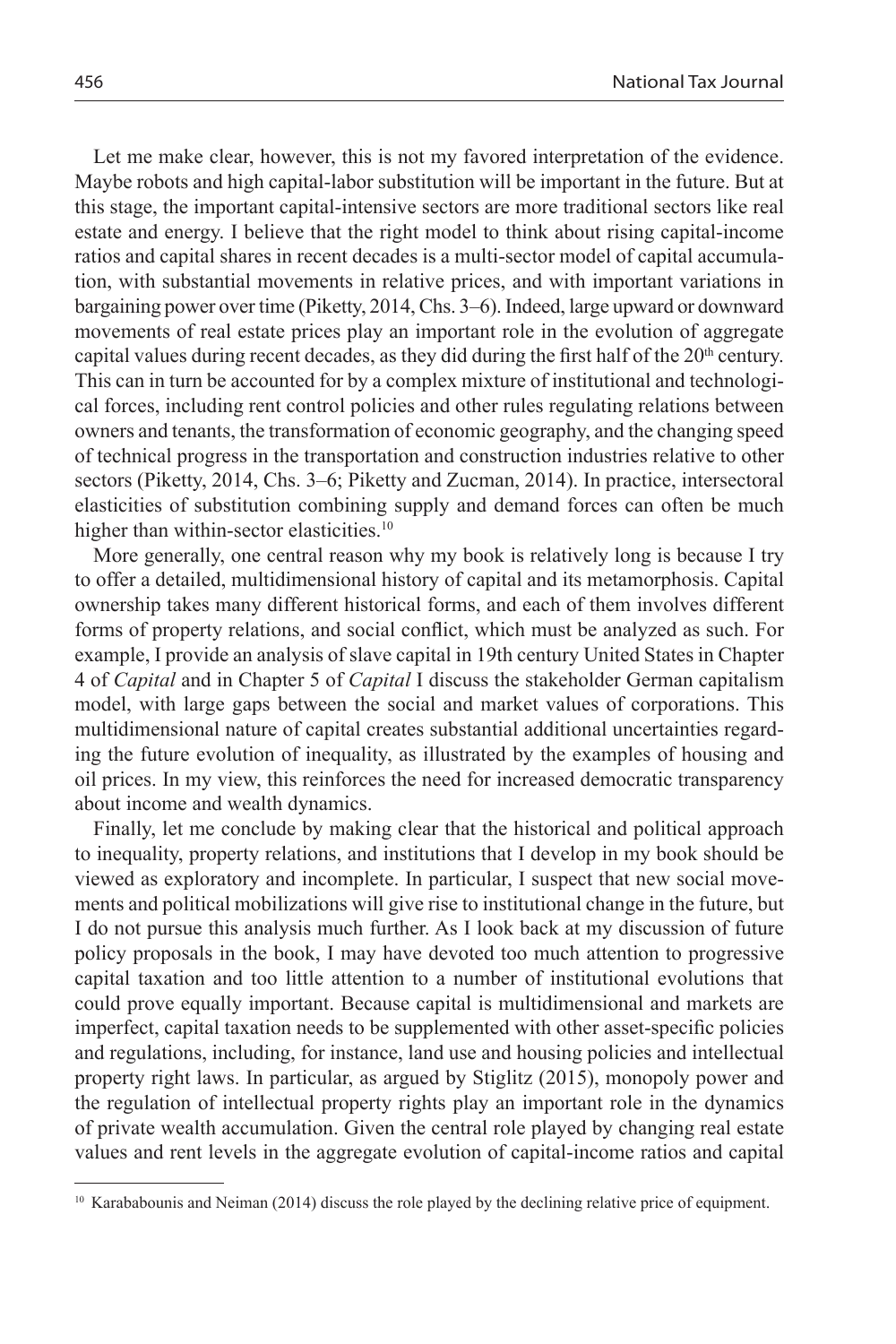shares in recent decades, it is clear that land use and housing policies potentially have a critical role to play, in particular to regulate and expand access to property. On the other hand, it is equally clear that such policies are sometimes difficult to implement (e.g., public construction policies or housing subsidies have not always been successful in the past), so they should certainly be viewed as a complement rather than as a substitute to progressive taxation.

Also, in *Capital* I do not pay sufficient attention to the development of other alternative forms of property arrangements and participatory governance. One central reason why progressive capital taxation is important is because it can also bring increased transparency about company assets and accounts. In turn, increased financial transparency can help to develop new forms of governance; for instance, it can facilitate more worker involvement in company boards. But these other institutions must also be analyzed as such.

The last chapter of my book concludes, "Without real accounting and financial transparency and sharing of information, there can be no economic democracy. Conversely, without a real right to intervene in corporate decision-making (including seats for workers on the company's board of directors), transparency is of little use. Information must support democratic institutions; it is not an end in itself. If democracy is someday to regain control of capitalism, it must start by recognizing that the concrete institutions in which democracy and capitalism are embodied need to be reinvented again and again" (Piketty, 2015, p. 570). I do not push this line of investigation much further, which is certainly one of the major shortcomings of my work. Together with the fact that we still have too little data on historical and current patterns of income and wealth, these are some of the key reasons why my book is at best an introduction to the study of capital in the  $21<sup>st</sup>$  century.

#### **DISCLOSURES**

The author has no financial arrangements that might give rise to a conflict of interest with respect to the research reported in this paper.

#### **REFERENCES**

Atkinson, Anthony, and Alan Harrison, 1978. *Distribution of Personal Wealth in Britain, 1923–1972*. Cambridge University Press, Cambridge, UK.

Atkinson, Anthony, Thomas Piketty, and Emmanuel Saez, 2011. "Top Incomes in the Long Run of History." *Journal of Economic Literature* 49 (1), 3–71.

DeLong, J. Bradford, 2015. "Mr. Piketty and the 'Neoclassics': A Suggested Interpretation." *National Tax Journal* 68 (2), 393–408.

Gates, Bill, 2014. "Why Inequality Matters." Gates Notes, http://www.gatesnotes.com/books/ why-inequality-matters-capital-in-21st-century-review.